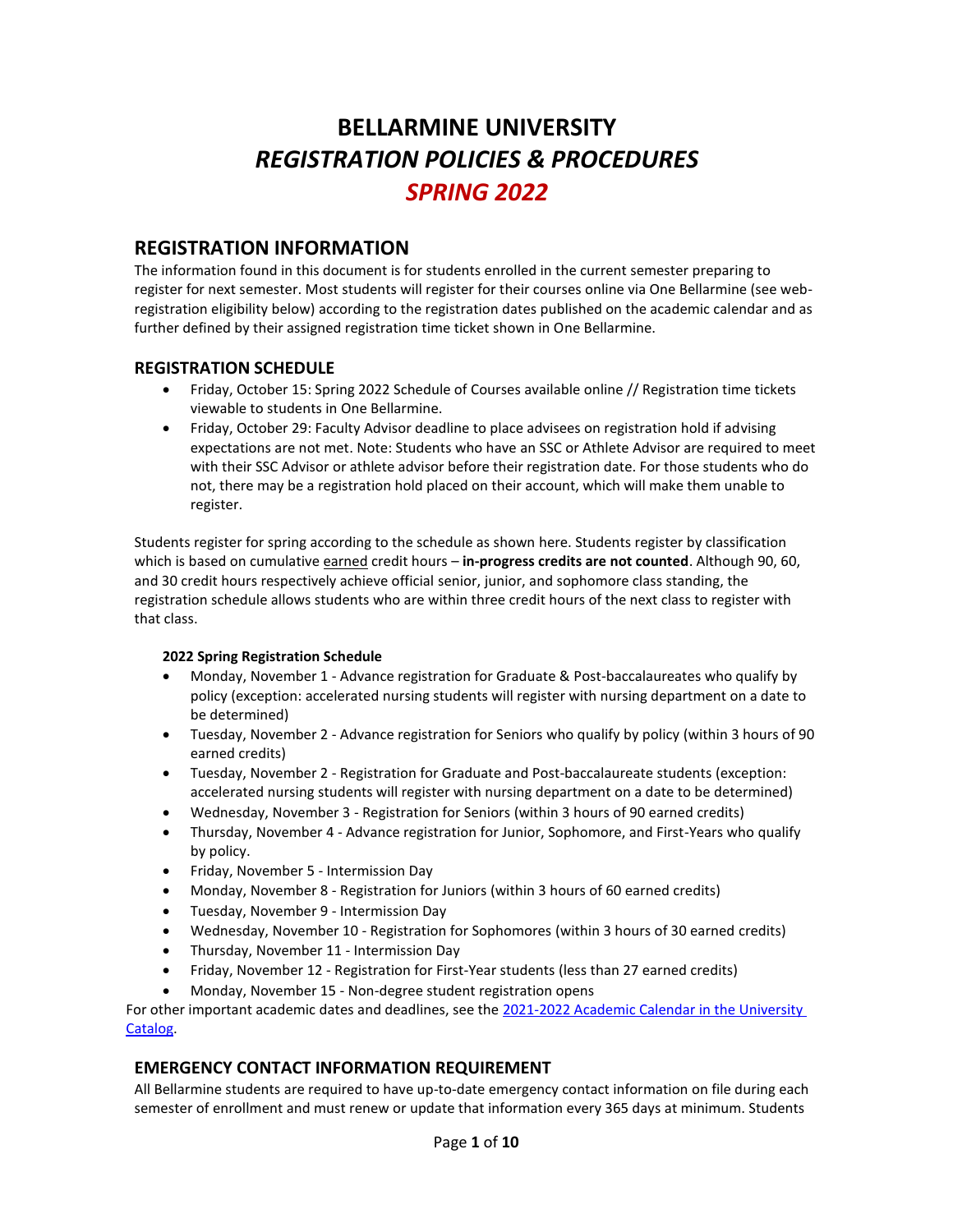will be placed on registration hold until they have logged into One Bellarmine and completed the steps necessary to update their emergency contact information. Visit

[https://www.bellarmine.edu/registrar/student-how-to-documents/ f](https://www.bellarmine.edu/registrar/student-how-to-documents/)or instructions on how to update, edit, and confirm your emergency contact information.

### **WEB-REGISTRATION ELIGIBILITY**

Students register for classes on One Bellarmine *unless* enrolled as one of the following:

- Most types of non-degree students complete a registration worksheet available on the Registrar's Office website and email it to [registrar@bellarmine.edu.](mailto:registrar@bellarmine.edu)
- Exchange students use a registration worksheet and register directly with the Office for Study Abroad and International Learning (OSAIL).
- Undergraduate students in an early-entry graduate program who are registering for graduatelevel courses – use an Early-Entry registration worksheet.
- New or Readmitted students Student Success Center advisor or admission counselor will provide registration procedures.
- Students graduating in the current semester and returning for a new program admission counselor will provide registration procedures.

# **SPECIAL REGISTRATION APPROVALS**

#### **Authorizations**

Students may attempt to seek authorization into a course that: 1) is closed, 2) requires a prerequisite the student has not yet taken, 3) has a registration restriction (e.g., certain class standing required), or 4) has a slight overlap in time with another course.

An approved Authorization Form, available on the Registrar's Office website, is required for undergraduate students. Graduate students may be authorized by the graduate department chairperson using either the Authorization Form or with an email sent directly from the department chairperson to the Registrar.

#### **Special Registration Forms/Procedures**

Some courses require special forms or procedures to register. These include Independent study, Contract courses, Metroversity courses, and courses taken as a credit-overload. Forms are available on the Registrar's Office website. Most internships require the student to complete the Career Development Center's HandShake process to register. Instructions are available on the Registrar's Office website.

#### **COURSE LISTING**

The information listed in all versions of the class schedule (pdf, and online) are subject to change. The most up to date course information can be found in One Bellarmine's Self-Service.

#### **Textbook Information**

In accordance with the requirements of the Higher Education Opportunity Act (HEOA), textbook information for classes offered for the semester can be found in the online course listing. The online listing is subject to change as textbooks are adopted. Students should also refer to the course syllabus for additional information.

Books and course materials are included as part of the cost of tuition for most programs and will be provided through the Bellarmine OnCourse program.

#### **REGISTRATION CHANGES**

One Bellarmine remains open for students to make registration changes throughout the published add/drop period. Once the semester begins, students have approximately one week to add and drop classes (see the academic calendar for deadline). Students are strongly encouraged to discuss any changes with their academic advisor. Students are responsible for any registration selections made without advisor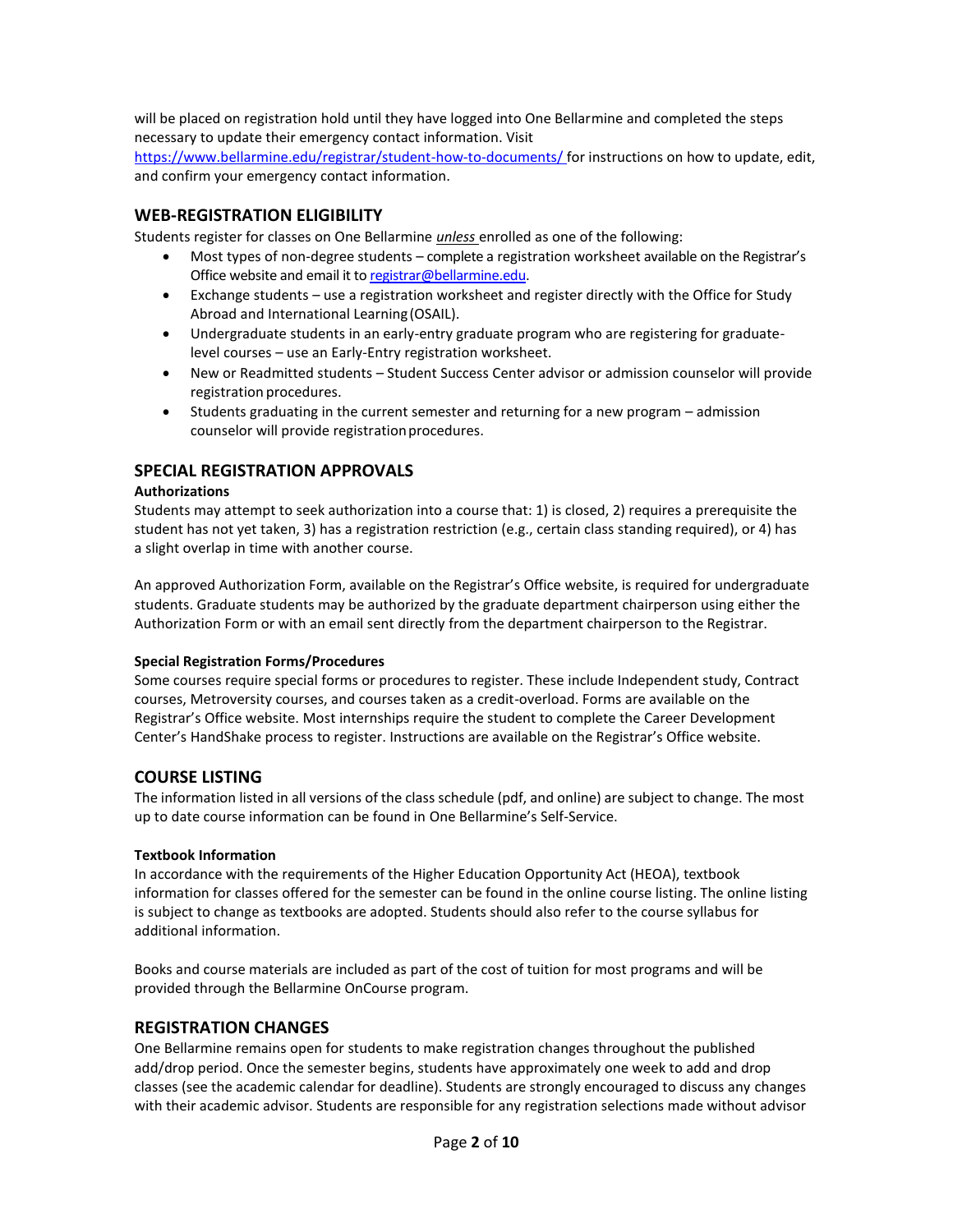consultation.

#### **WITHDRAWAL POLICIES**

Students who find it necessary to drop a course(s) or to withdraw completely from the University must provide written notification to the Office of the Registrar. The effective date of withdrawal is the date on which the notification is received in the Registrar's Office. This date is used in calculating any applicable tuition reduction/refund. When a student officially withdraws from the university or from any course(s), charges will be adjusted according to the refund schedule published for each term. The full amount of tuition will be due unless the withdrawal occurs during the refund period; all fees are non-refundable. Also, refer to the "Adjustments & Refunds of Tuition" section in the Bellarmine University Catalog.

#### **Withdrawal from a Single Course(s)**

Students may drop a course during the first week of classes (fall and spring) with no entry on their official transcript. The deadlines for dropping summer courses are published in the summer academic calendar. From the second through approximately the tenth week of classes (or two-thirds of the semester for classes not offered on a regular semester basis), students may withdraw from a course and a grade of W will be recorded on the transcript. Students may not withdraw from a course after the withdrawal deadline published in the semester's academic calendar. To withdraw after the deadline, students must follow the Academic Petition Policy outlined in the Catalog.

#### **Withdrawal from the Entire Semester**

To withdraw from all courses in the semester, students must complete a Withdrawal Form found on the Registrar's Office website. Students should be aware of the refund policies and any financial aid implications of a withdrawal. Students who fail to comply with this policy will receive an "F" for all courses for which they are registered and will be responsible for corresponding tuition and fees. Charges will be adjusted according to the refund schedule published each term. The full amount of tuition will be due unless the withdrawal occurs during the refund period. All fees are non-refundable. Students may not withdraw from the semester after the withdrawal deadline published in the semester's academic calendar. To withdraw after the deadline, students must follow the Academic Petition Policy outlined in the Catalog.

Enrolled students who become incapacitated by unexpected, extenuating health issues, whether psychological or physical, requiring hospitalization, surgery or other extensive long term treatment may find it necessary to seek a medical withdrawal for the semester. Students must submit a Withdrawal Form to the Registrar's Office and an appeal to the Dean of Students or that person's designee. Charges will be adjusted according to the refund schedule published each term. The full amount of tuition will be due unless the withdrawal occurs during the refund period. All fees are non-refundable. The student may be entitled to a tuition adjustment once the appropriate documents, such as physician documentation, along with any supporting documents including proof of a hospital stay or other extensive long term treatment, and the Tuition Appeal Form are provided to the Student Accounts Office. The Tuition Appeal Form may be obtained by contacting the Student Accounts Office directly. The supporting documentation may be submitted after the submission of the Withdrawal Form, but it must be submitted prior to the end of the current semester. Appeals provided to the Student Accounts Office after the end of the semester will not be accepted or reviewed. The Tuition Appeal will be reviewed by the Appeal Committee within 30 days of submission. Any financial aid will be adjusted according to the Title IV and Institutional Refund policies. For more information regarding Satisfactory Academic Progress (SAP) please go to [http://www.bellarmine.edu/financialaid/progressundergrad/.](http://www.bellarmine.edu/financialaid/progressundergrad/)

#### **Military Service Withdrawal**

Students enrolled in courses at the University at the time they are called for active military service, and find it necessary to withdraw from all classes at the University, must submit the Withdrawal Form to the Registrar's Office. The student will have their tuition and fees reversed once the appropriate documents, such as the military orders, and the Tuition Appeal Form are provided to the Student Accounts Office. The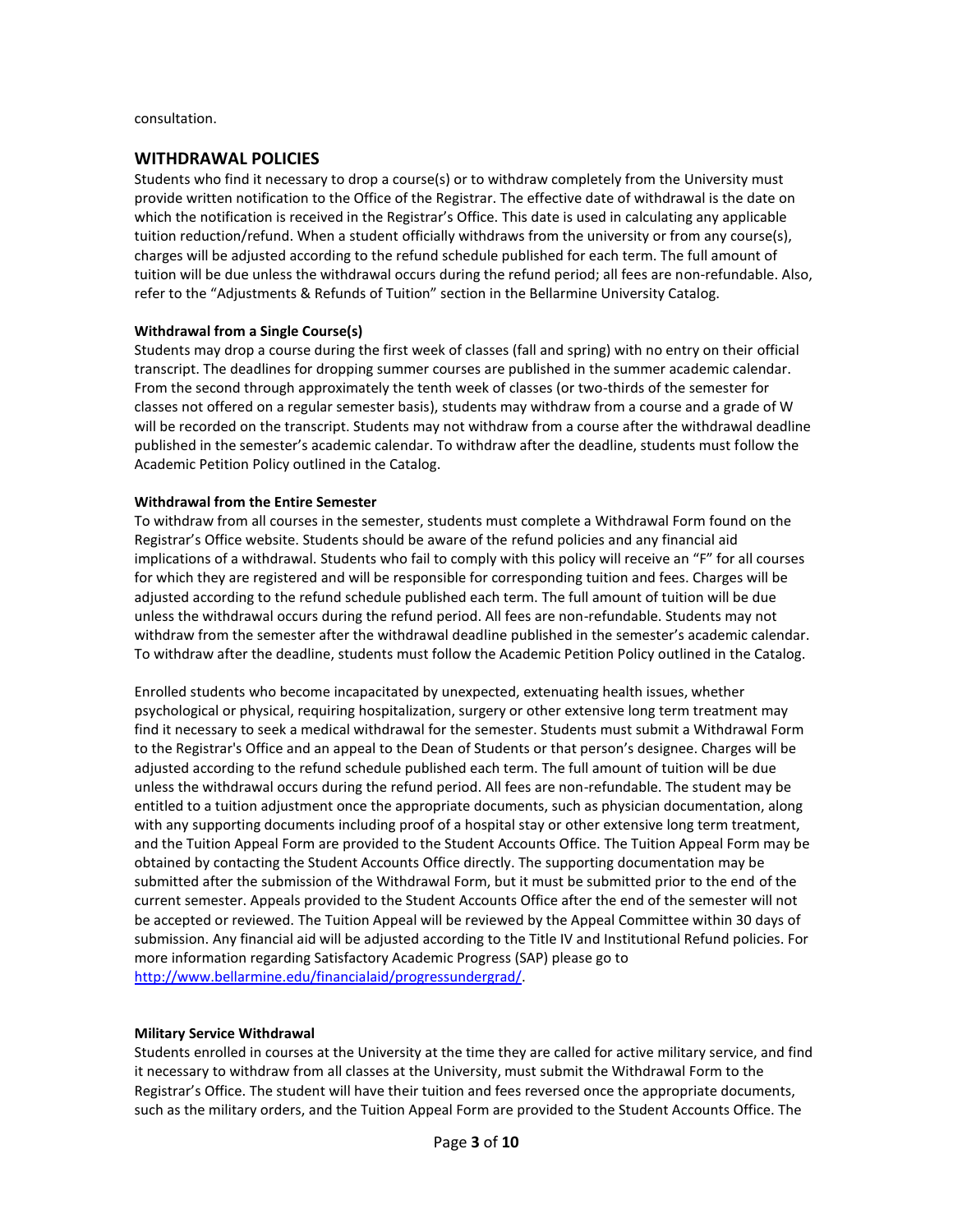Tuition Appeal Form may be obtained by contacting the Student Accounts Office directly. The supporting documentation may be submitted after the submission of the Withdrawal Form, but it must be submitted prior to the end of the current semester. Any financial aid will be adjusted according to the Title IV and Institutional Refund policies.

# **METROVERSITY REGISTRATION**

#### [www.metroversity.org](http://www.metroversity.org/)

The following schools participate in the Metroversity exchange only during fall and spring semesters: Bellarmine University, Indiana University Southeast, Southern Baptist Seminary, Spalding University, University of Louisville, Jefferson Community and Technical College, Louisville Presbyterian Theological Seminary, and Ivy Tech Sellersburg.

Bellarmine students visiting other Metroversity schools must complete a Metroversity registration form at Bellarmine and then submit it to the appropriate host institution's Registrar's Office according to the registration schedule of that school but no later than Bellarmine's last day to add and drop courses.

Students from other Metroversity schools visiting Bellarmine must complete a Metroversity form at their home school and submit it to Bellarmine's Registrar's Office no sooner than the Metroversity date listed in the academic calendar.

# **WEB REGISTRATION POLICIES AND PROCEDURES**

See the document on the Registrar's Office website entitled "One Bellarmine Registration Procedures: A Step by Step Guide" for more information on how to navigate the system.

# **PROCEDURES PRIOR TO YOUR REGISTRATION DAY**

#### **Determine Your Registration Day/Time**

Login to One Bellarmine to view your registration time ticket assignment; this is the precise date and time that you may begin to register. Mark your calendar with this information so that you can plan to register as close to the opening of your registration time as reasonably possible. Registration time tickets will be available to view on One Bellarmine approximately two weeks before registration begins.

# **Check your Hold Status**

Check your hold status on One Bellarmine. Hold information will appear in the Notifications area under Student Planning. Allow plenty of time to take care of any holds that will prevent registration.

#### **Prepare Your Course Selections**

Review the requirements for your degree in the Bellarmine University Catalog or other official documents given to you by your advisor. Review your unofficial transcript and degree progress in One Bellarmine to refresh your memory about the classes you have already completed. Also, verify that credits from any other institutions have been recorded properly. Select the sections you want to register for and place them on your Plan in One Bellarmine's Self-Service Course Planning area. Putting sections on your plan in advance of your registration day will save you time when your registration opens.

#### **Obtain Approval from Your Advisor**

An advising appointment or arrangements for an advising appointment must be made prior to registration. Contact your academic advisor to make arrangements for an advising experience. This may be an inperson, virtual, or phone appointment at your advisor's discretion. If you have not met with your advisor prior to registration, he/she reserves the right to place your registration on an advising hold. Only your advisor has the ability to remove the advising hold once you have met your advising obligations.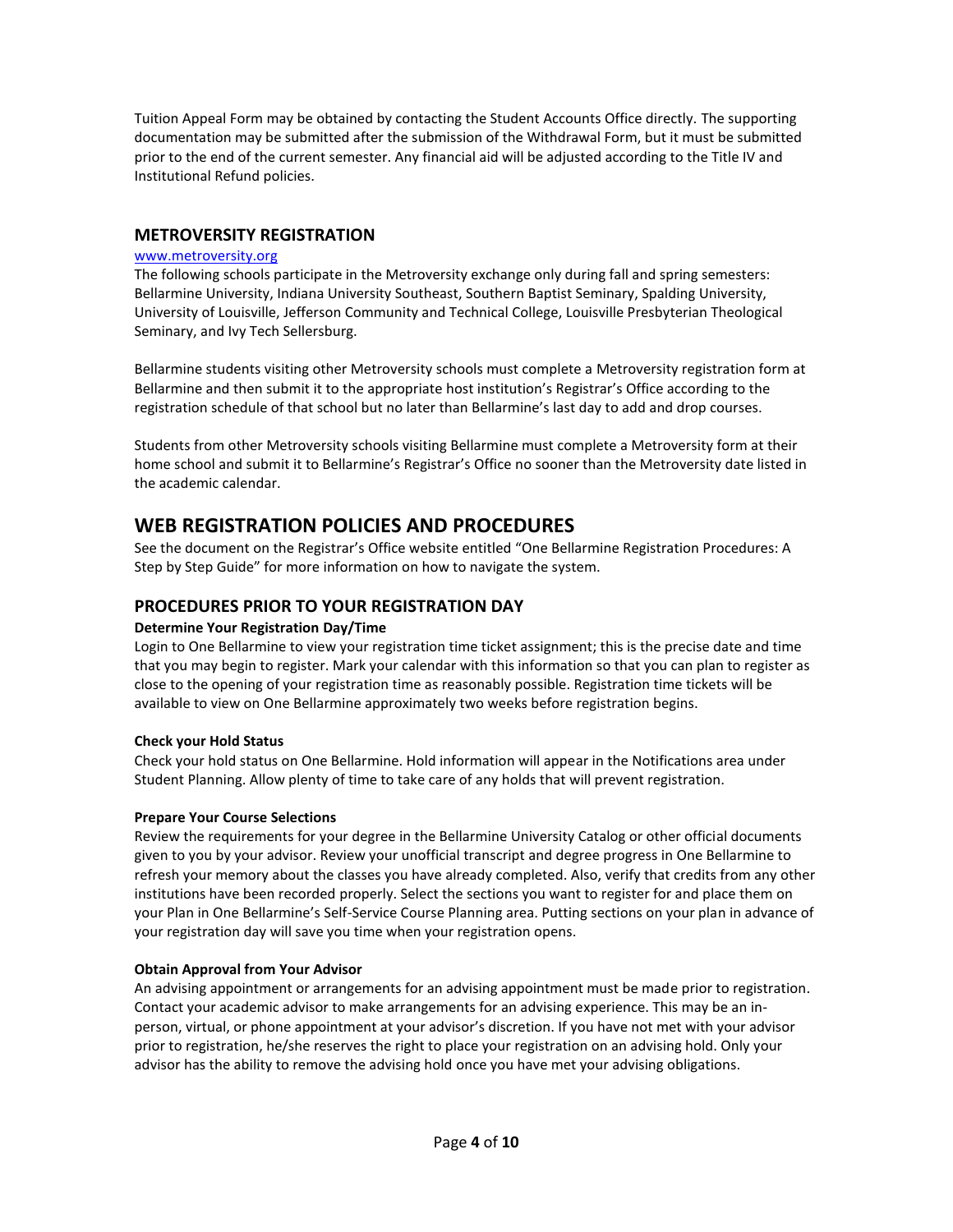# **WEB REGISTRATION POLICIES**

#### **Registration Time Ticket Policy**

Students register by classification as outlined on the academic calendar. Classification is based on cumulative earned credit hours - in-progress credits are not counted. Although 90, 60, and 30 credit hours respectively achieve official senior, junior, and sophomore class standing, the registration schedule allows students who are within three credit hours of the next class to register with that class.

- a) Within each classification, students are given a specific registration ticket that is assigned by a randomly generated computer program.
- b) Registration ticket assignment is done in order to control the volume of traffic on the server. Registration tickets assign students to reasonably sized groups that can be handled by the server.
- c) Students whose registration ticket opens while in class are strongly advised to wait until after class to register. Instructors are not obligated to honor registration as a valid excused absence.
- d) Students who think their registration ticket should be assigned to a higher classification should check the number of cumulative earned credits on their transcript. Contact the Registrar's Office with questions.

#### **Advance Registration Policy**

Due to the structured nature of their programs, Bellarmine University student-athletes, Honors Program students, First-Year KOC Program students, students with military and veteran statuses, and active ROTC students qualify for **Advance Registration**. Eligible students (as defined in a, b, or, c below) are assigned a registration time ticket that opens prior to their class standing's registration period.

- a) Bellarmine University NCAA Student-Athletes: To be eligible, student-athletes must be listed on the official Bellarmine University NCAA sanctioned roster of their sport. Sports that qualify are: baseball, softball, lacrosse, men's tennis, women's tennis, men's track & field, women's track &field, field hockey, volleyball, men's cross country, women's cross country, men's soccer, women's soccer, men's golf, women's golf, men's basketball, women's basketball, men's swimming, women's swimming, and wrestling.
- b) Bellarmine University Honors Program Students: To be eligible, Honors Program students must be verified by the Honors Program Director as being active in the program and qualified at the time of registration.
- c) KOC Program Students: To be eligible, KOC Program students must be verified by the Director of the Dr. Patricia Carver Office of Identity and Inclusion as being active in the program and qualified at the time of registration.
- d) Military or Veteran Students, and ROTC Students: To be eligible, students with military or veteran status, and students officially enrolled in ROTC, must have documentation on file with the Bellarmine University Office of Military and Veteran Services. That office will verify eligible students with the Registrar's Office each semester.

#### **General Time Ticket Groupings for Current Students**

The groupings below represent the order of time ticket assignments for each semester. Students must refer to the published registration schedule and their registration time ticket assignment each semester to determine their specific assigned day/time of registration.

- Registration Group 1 Advance registration for Graduate and Post-baccalaureate program students who qualify
- Registration Group 2 Advance registration for Seniors who qualify
- Registration Group 3 Registration for all other Graduate and Post-baccalaureate students
- Registration Group 4 Registration for all other Seniors
- Registration Group 5 Advance registration for Junior, Sophomore, and First-Year students who qualify
- Registration Group 6 Registration for all other Juniors
- Registration Group 7 Registration for all other Sophomores
- Registration Group 8 Registration for all other First-Year students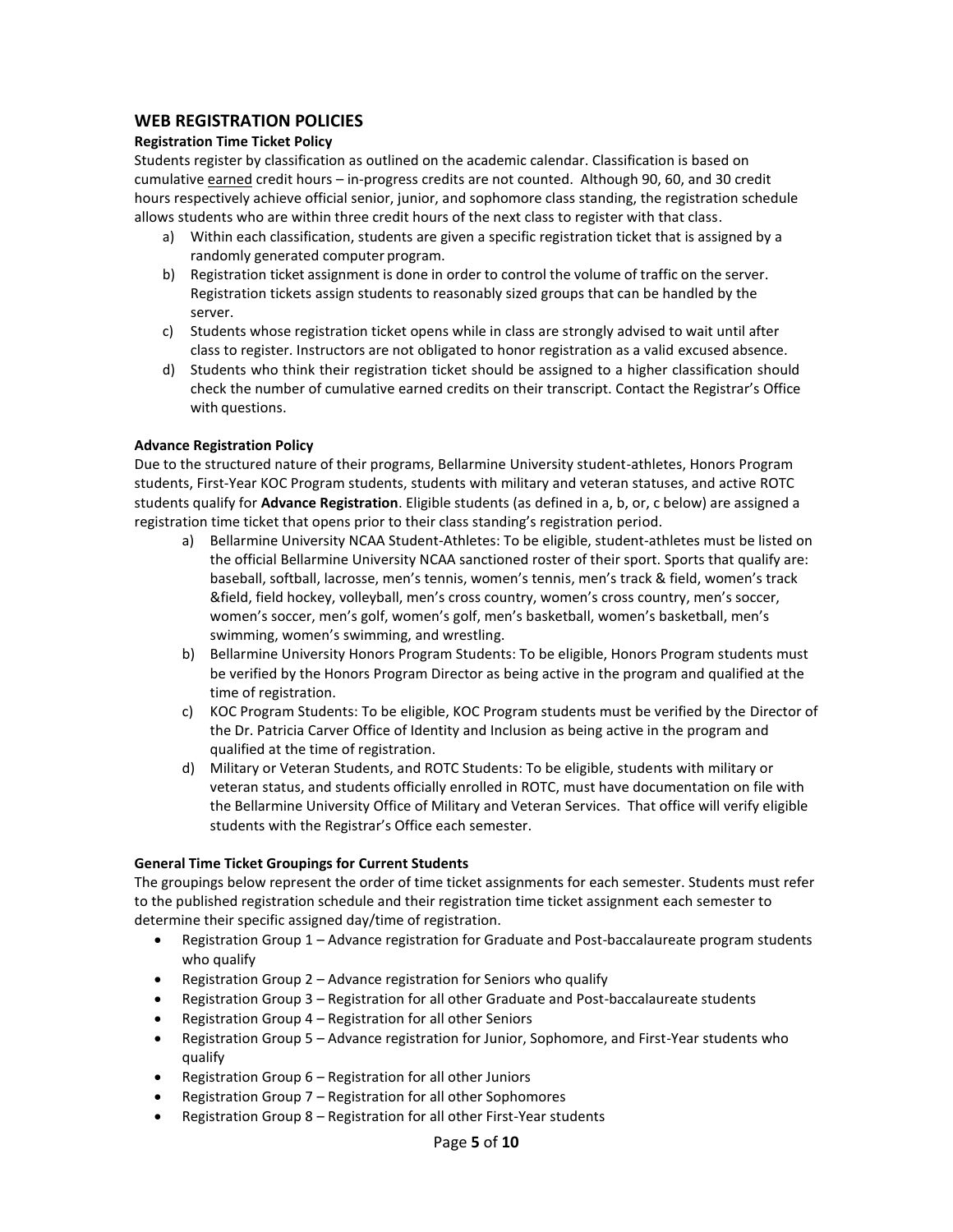# **TUITION & FEE INFORMATION**

# **TUITION**

- **Full-Time Undergraduate Students** More than eleven (11) and no greater than nineteen (19) credits =  $$21,485$  per semester
- **Part-Time Undergraduate Students** Eleven (11) credits or less = \$990 per credit hour
- **Undergraduate Overload Charges** More than nineteen (19) credits (petition required) = \$990 per credit hour for credits in excess of 19
- **Graduate:**  Varies by program
- **Auditing a Course**: (graduate and undergraduate) = \$1,000 per class

#### **FEES**

#### **Comprehensive Fee**

- Full-Time Student \$775 persemester
- Part-Time Undergraduate \$25 per credithour
- Part-Time Graduate Varies by program

**Course Fees** – see published course schedule on website for individual course fees

# **TUITION PAYMENT**

Payment due dates are listed in each semester's academic calendar.

Students who do not pay their tuition and fees or select a payment method by the deadline will be subject to interest charges. Questions should be directed to the Student Accounts Office at 502.272.8264 or [studentaccounts@bellarmine.edu.](mailto:bursar@bellarmine.edu) Billing and refund dates are listed in each semester's academic calendar and online at one.bellarmine.edu. You will be asked to select a payment method by signing a tuition contract. The payment options are outlined below.

# **TUITION BILL**

Your tuition bill will be uploaded to the student's secure online account at **one.bellarmine.edu**. An email is sent to the official Bellarmine University email address of the student when the bill is available for viewing. Bellarmine University Student Accounts Office does not mail tuition bills. In order for parents or other authorized users to receive the tuition bill and monthly statements, students must set them up with an ID and password by logging on to **one.bellarmine.edu**. The system will send an email to the parent/authorized user with the login and password so that they may view and/or pay the tuition bill online at any time. Emails will also be generated to the parent's email address so that they will be advised when the statement is available online.

# **PAYMENT OPTIONS**

**Payment in Full (PIF) –** Students not enrolled for one of the deferred payment methods must pay in full by the published due date each semester. In order to avoid interest charges, payment must be received by the published due date. If the payment is not received on or before the due date, interest charges will be assessed monthly at the rate of 1.0% or 12% annually. Any amount not covered by Work Study must be paid by the published due date. Outstanding balances must be paid in full before you will be allowed to register for any further classes or receive official transcripts.

**Monthly Payment Plan (MPP) -** Payment plans must be set up each semester. With this "pay as you go" plan, the student pays an enrollment fee and students can divide tuition payments over 3-6 months per semester, interest-free period as long as the plan is set up for the correct amount and paid as agreed. Any amount not covered by the Monthly Payment Plan must be paid by the published due date. Please contact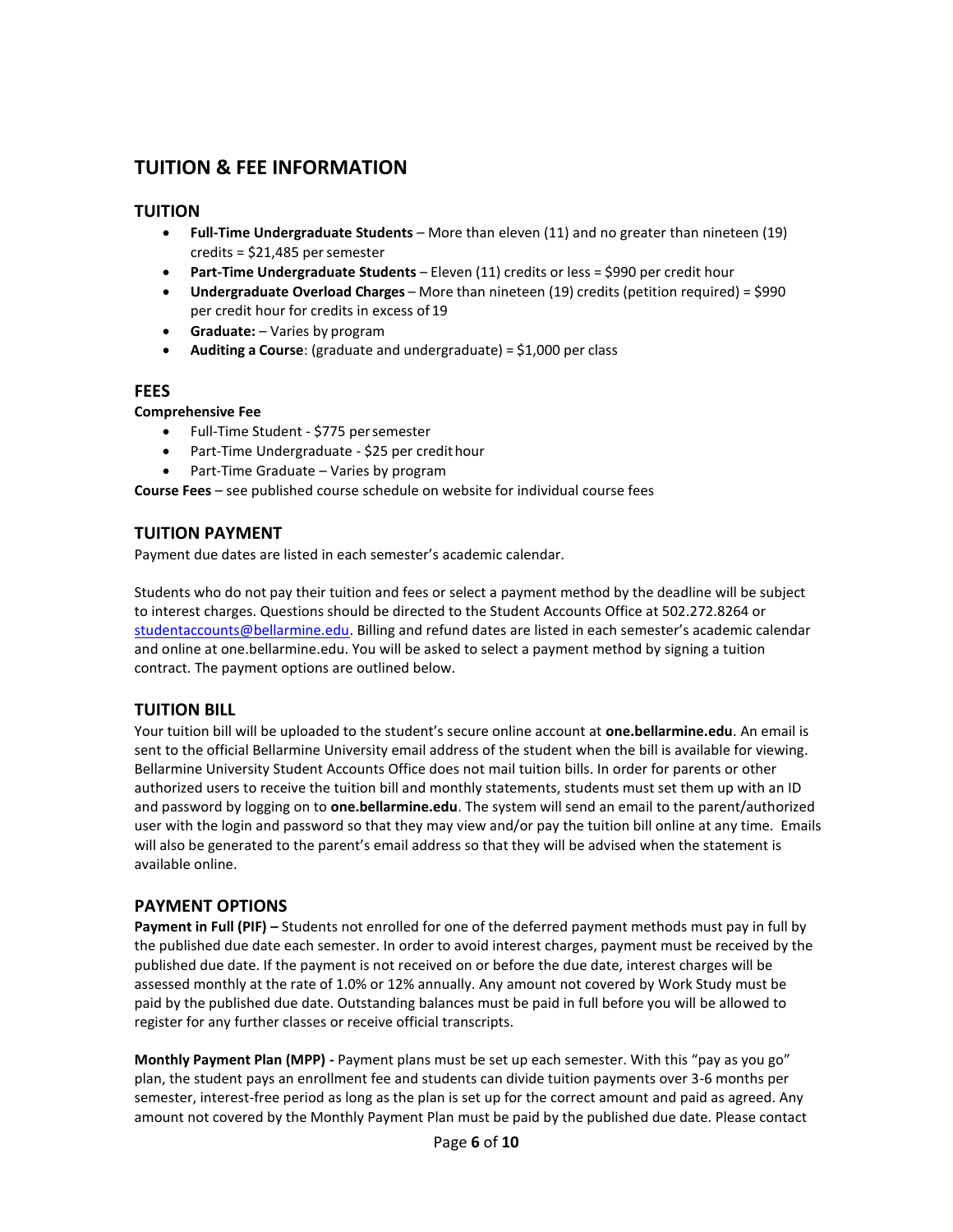the Student Accounts Office at [studentaccounts@bellarmine.edu](mailto:bursar@bellarmine.edu) for more information regarding the available plans. There is an enrollment fee of \$40 for the payment plan and the minimum contract amount is \$1,000. Outstanding balances must be paid in full before students will be allowed to register for any additional classes or receive official transcripts.

**Work-Study Plan (WS) –** Students receiving work-study funds and electing to have their paycheck automatically deducted and applied to their tuition account must register for this plan in the Student Accounts Office. Any amount not covered by work-study must be paid by the published due date. To be eligible for this interest-free plan, students must complete a separate form to have the deduction applied to their account. Outstanding balances must be paid in full before students will be allowed to register for any additional classes or receive official transcripts.

**Government Assistance -** If you are receiving an ROTC scholarship, Veteran's Administration benefits, or Vocational Rehabilitation benefits, the student or the government agency must provide Bellarmine with appropriate documentation each semester. The portion of your balance not covered by government assistance must be paid in full by the published due date. Outstanding balances must be paid in full before you will be allowed to register for any additional classes or receive official transcripts.

**Deferred Payment Plan (DEFR) -** This payment method is only for those students who receive tuition reimbursement from their employers and wish to defer the payment of their tuition until 30 days after grades are posted online each semester. The student must provide Bellarmine with appropriate documentation from the employer **each semester**. There is a \$50 fee per student per semester assessed to defer the payment of tuition. The portion of your balance not covered by your employer must be paid in full by the published due date. If the account is not paid in full by the due date, finance charges are assessed monthly in the amount of 1.0% or 12% annually. Please contact your employer's Fringe Benefit Coordinator to find out the company reimbursement policy. Outstanding balances must be paid in full before you will be allowed to register for any additional classes or receive official transcripts.

**Corporate Reimbursed (CORP) -** This plan is only for those students who have their tuition paid directly to the University by their employers. This plan carries no interest charges provided the tuition is paid in full within 30 days from the date the grades are posted online each semester. The student must provide Bellarmine with appropriate documentation from the employer **each semester**. The portion of your balance not covered by corporate reimbursement must be paid in full by the published due date. If the account is not paid in full by the due date, the account carries a 1.0% finance charge monthly or 12% annually. Please contact your employer's Fringe Benefit Coordinator to find out the company reimbursement policy. Outstanding balances must be paid in full before you will be allowed to register for any additional classes or receive official transcripts.

In order to qualify for the Deferred or Corporate payment plans, you must provide a letter from your employer **each semester** stating their intention to pay or reimburse educational expenses.

For all payment options above, the student agrees to reimburse Bellarmine the fee of any collection agency, which may be based on a percentage at a maximum of 33% of the debt, and all costs and expenses, including reasonable attorney's fees, we incur in such collection efforts.

# **ADJUSTMENTS & REFUNDS OF TUITION**

(See Withdrawal Policies above)

Students who withdraw from any or all of the courses that they had registered to take may be entitled to an adjustment of the amount of tuition charged according to the refund schedule published in the academic calendar. The amount of the reduction is contingent on the date of withdrawal, and the institutional refund policy.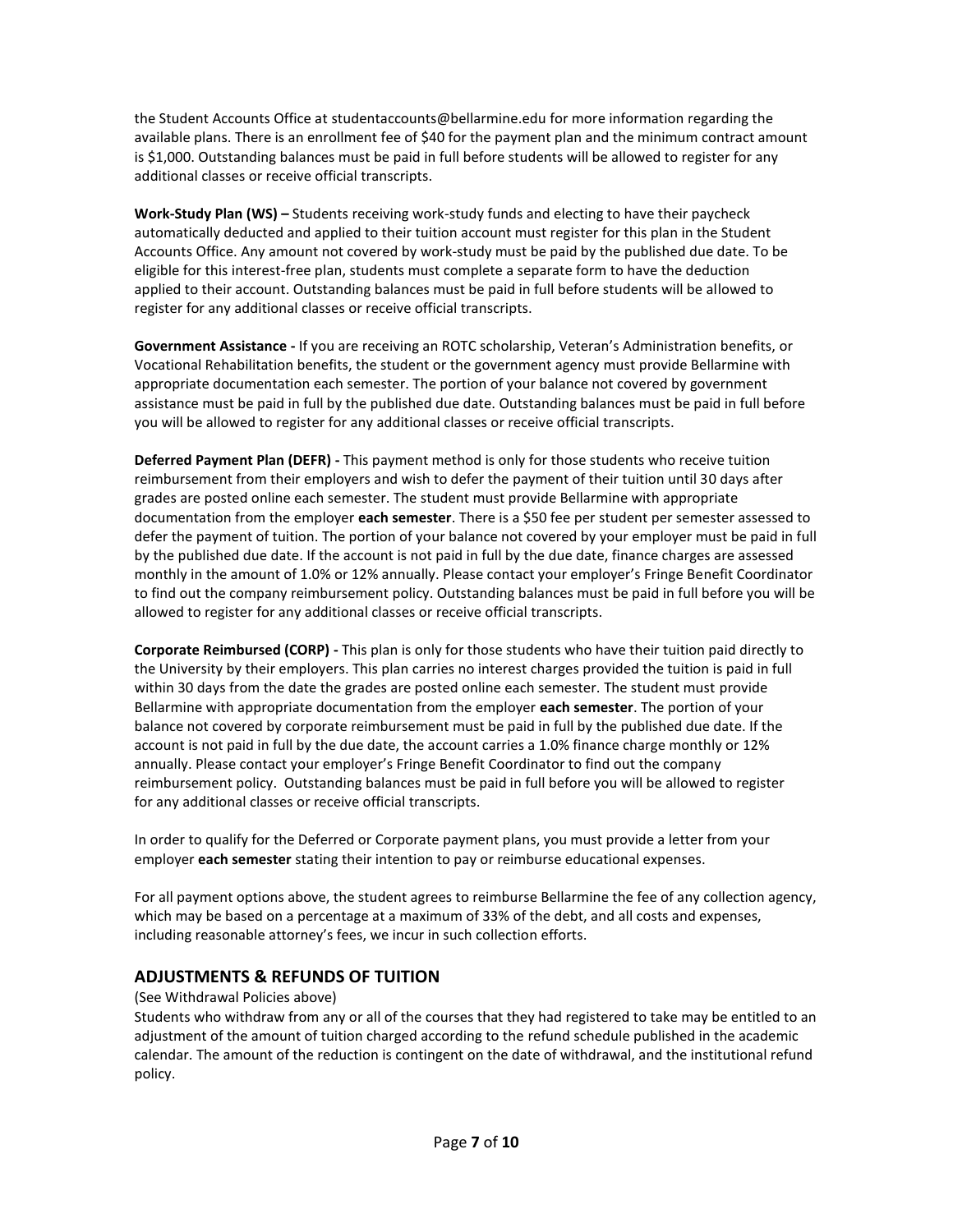#### **Tuition Refund Policy**

Schedules differ for a complete withdrawal from the University versus dropping and adding individual classes. Fees are not refundable after the start of the semester/first day of class. For questions, contact the Student Accounts Office at [studentaccounts@bellarmine.edu.](mailto:bursar@bellarmine.edu)

#### **Adjusting classes within the University (drop/add)**

- Individual classes can be added and dropped through the first five days of the semester with a full refund of tuition and fees
- Students may change from full-time to part-time status with full tuition refund through the fifth day of class of each semester
- There is a 50% tuition refund through the sixth week of the semester.

Information provided above can be found in the Course Schedule or Student Accounts Office webpage each year. Refunds for alternative class schedules will be prorated. Schedule above does not apply to summer courses.

#### **Complete withdrawal from the University**

- 100% tuition and fees prior to the first day of class each semester as published in the Course Schedule
- 80% tuition refund during the first five days of the semester
- 50% tuition refund beginning on the sixth day of the semester through the sixth week of the semester
- 0% tuition refund after the sixth week of the semester

Refer to the academic calendar or Student Accounts Office webpage at one.bellarmine.edu for the published refund dates for the current semester. Refunds for alternative class schedules will be prorated. Schedule above does not apply to summer courses.

#### **Institutional Financial Aid Refund Policy**

When a student has Institutional Financial Aid from Bellarmine University and completely withdraws during the time that a tuition refund is due, students are eligible to keep the same percentage of Institutional Financial Aid that they are charged for tuition. The remaining aid is refunded to the financial aid programs.

#### **Treatment of Federal Title IV Aid after Withdrawal**

The law specifies how Bellarmine University must determine the amount of Federal Title IV program assistance that you earn if you withdraw from school. The Title IV programs that are covered by this law are Federal Pell Grants, Iraq and Afghanistan Service Grants, TEACH Grants, Direct Loans, Direct PLUS Loans, Federal Supplemental Educational Opportunity Grants (FSEOGs), and Federal Perkins Loans.

Though your aid is posted to your account at the start of each semester, you earn the funds as you complete the semester. If you withdraw during the semester, the amount of Title IV program assistance that you have earned up to that point is determined by a specific formula. If you received (or Bellarmine or your parent received on your behalf) less assistance than the amount that you earned, you may be able to receive those additional funds. If you received more assistance than you earned, the excess funds must be returned by Bellarmine and/or you.

The amount of assistance that you have earned is determined on a pro-rata basis. For example, if you completed 30% of your semester, you earn 30% of the assistance you were originally scheduled to receive. Once you have completed more than 60% of the semester, you earn all of the assistance that you were scheduled to receive for that semester. If you did not receive all of the funds that you earned, you may be due a post-withdrawal disbursement. If your post- withdrawal disbursement includes loan funds, Bellarmine must get your permission before it can disburse them. You may choose to decline some or all of your loan funds so that you don't incur additional debt. Bellarmine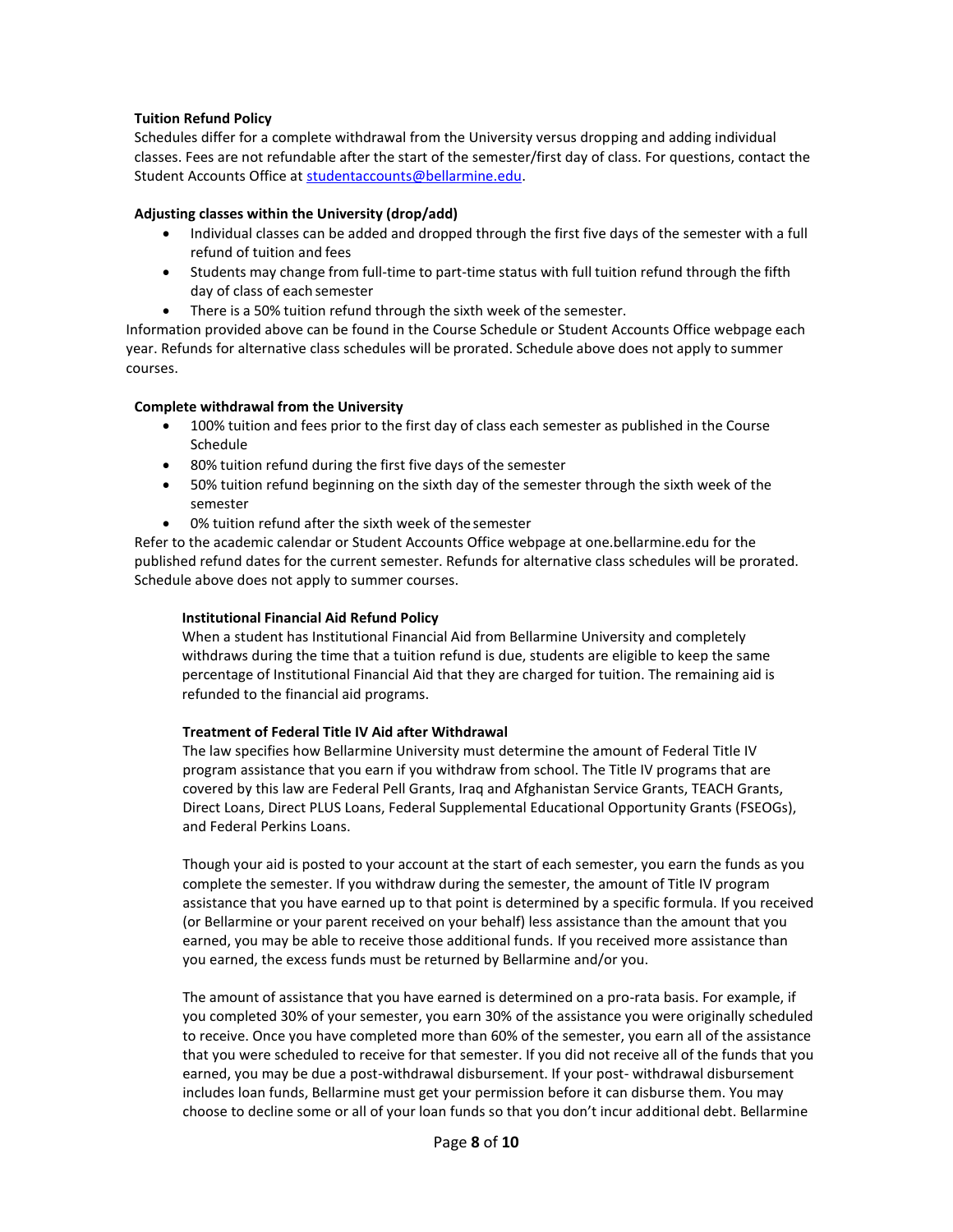may automatically use all or a portion of your post-withdrawal disbursement of grant funds for tuition, fees, and room and board charges. Bellarmine needs your permission to use the postwithdrawal grant disbursement for all other school charges. If you do not give your permission, you will be offered the funds. However, it may be in your best interest to allow Bellarmine to keep the funds to reduce your debt.

If you receive (or Bellarmine or your parent receives on your behalf) excess Title IV program funds that must be returned, Bellarmine must return a portion of the excess equal to the lesser of: 1. Your institutional charges multiplied by the unearned percentage of your funds, or 2. The entire amount of excess funds. Bellarmine must return this amount even if it didn't keep this amount of your Title IV program funds. If Bellarmine is not required to return all of the excess funds, you must return the remaining amount. Any loan funds that you must return, you (or your parent for a Direct PLUS Loan) repay in accordance with the terms of the promissory note. That is, you make scheduled payments to the holder of the loan over a period of time. Any amount of unearned grant funds that you must return is called an overpayment. The maximum amount of a grant overpayment that you must repay is half of the grant funds you received or were scheduled to receive. You do not have to repay a grant overpayment if the original amount of the overpayment is \$50 or less. Bellarmine will return the unearned grant funds for you, which may cause you to owe a balance. The requirements for Title IV program funds when you withdraw are separate from any refund policy that Bellarmine has. Therefore, you may still owe funds to Bellarmine to cover unpaid institutional charges. Bellarmine may also charge you for any Title IV program funds that Bellarmine was required to return. If you don't alreadyknow Bellarmine's refund policy, you can ask for a copy in the Office of the Registrar. Bellarmine can also provide you with the requirements and procedures for officially withdrawing from school. If you have questions about your Title IV program funds, you can call the Federal Student Aid Information Center at 1.800.4.FED.AID (1-800-433-3243). TTY users may call 1.800.730.8913. Information is also available on "Student Aid on the Web" at [www.studentaid.ed.gov.](http://www.studentaid.ed.gov/) The Office of Financial Aid and the Student Accounts Office at Bellarmine are also available to assist you.

# **ADDITIONAL ADD/DROP TUITION POLICIES**

Students who are approved to add or drop classes after the published add/drop period may experience adjustments to their tuition bill. Students who drop and then add a course with the same number or fewer credit hours during the same day may not be subject to additional tuition charges. Students who drop and then add a course with more credit hours may be subject to additional charges. Students who make adjustments to their class schedule on different days after the add/drop period may experience additional charges. Please note that part-time status is up to 11 credit hours; full-time is between 12-19 credit hours. If added classes have an associated course fee, students will be charged the fee. If the classes dropped have a course fee, students will not receive credit for the fee unless they drop the class during the add/drop period. Students should refer to the Overload and Approval Policy to see if they qualify for additional tuition expenses.

# **VETERANS BENEFITS**

Students who wish to use Veterans' Benefits while attending Bellarmine University, once registered, should bring a copy of their class schedule to the Office of Veterans and Military Services for certification. General questions regarding VA benefits can be directed to the Office of Veterans and Military Services at 502.272.7027 or Veteran's Administration at 1.888.442.4551.

# **OVERLOAD TUITION POLICY**

Students wishing to pursue a credit overload must obtain approval using the Credit Overload Form, available at the Registrar's Office website. A full-time student at Bellarmine University is considered to be enrolled in 12-19 credit hours during a semester. Additional tuition charges and course fees may apply to students exceeding 19 credit hours. Please contact the Student Accounts Office to inquire about